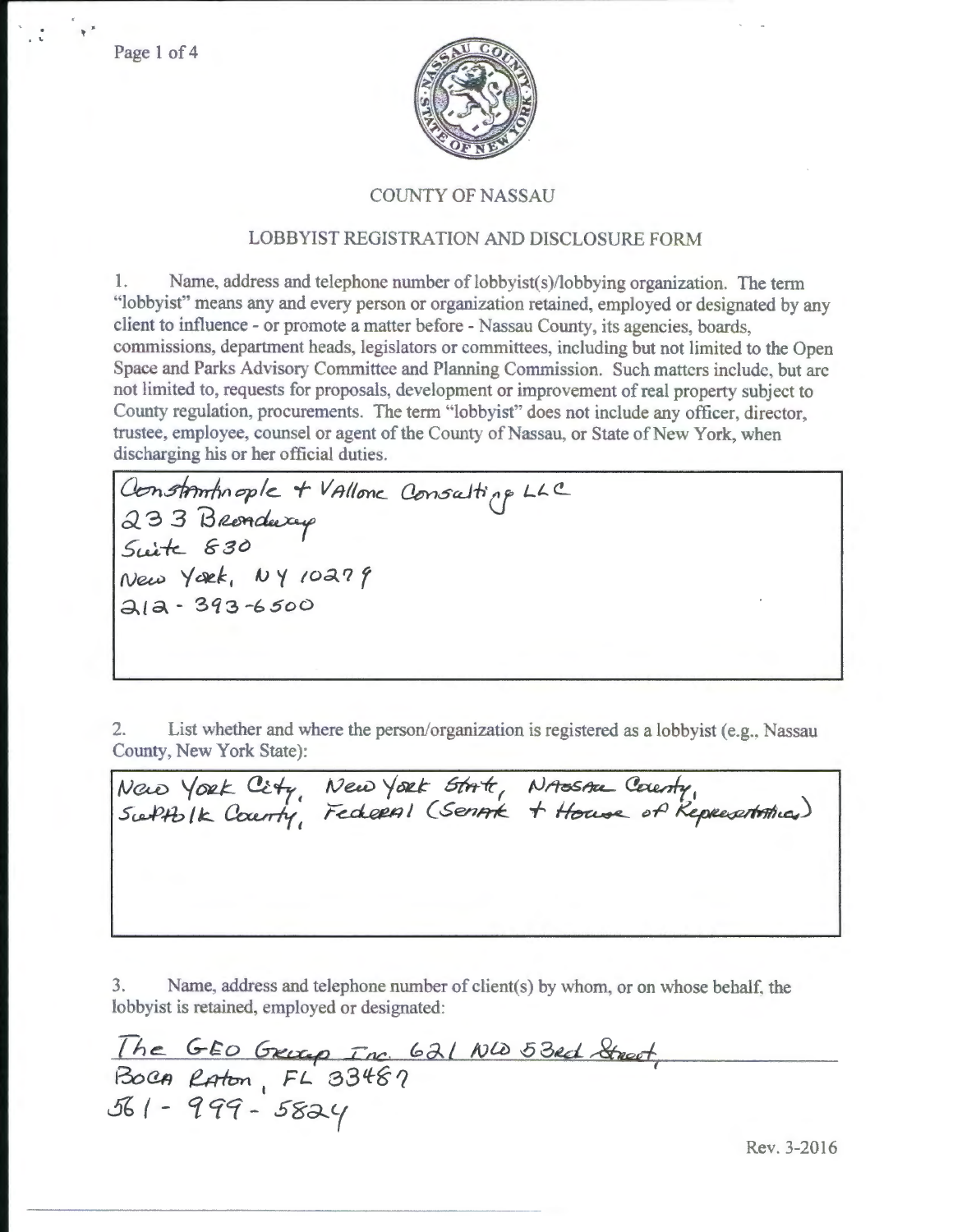Page 2 of 4

4. Describe lobbying activity conducted, or to be conducted, in Nassau County, and identify client(s) for each activity listed. **See page 4 for a complete description of lobbying activities.** 

5. The name of persons, organizations or governmental entities before whom the lobbyist expects to lobby:

Rev. 3-2016

J •

s.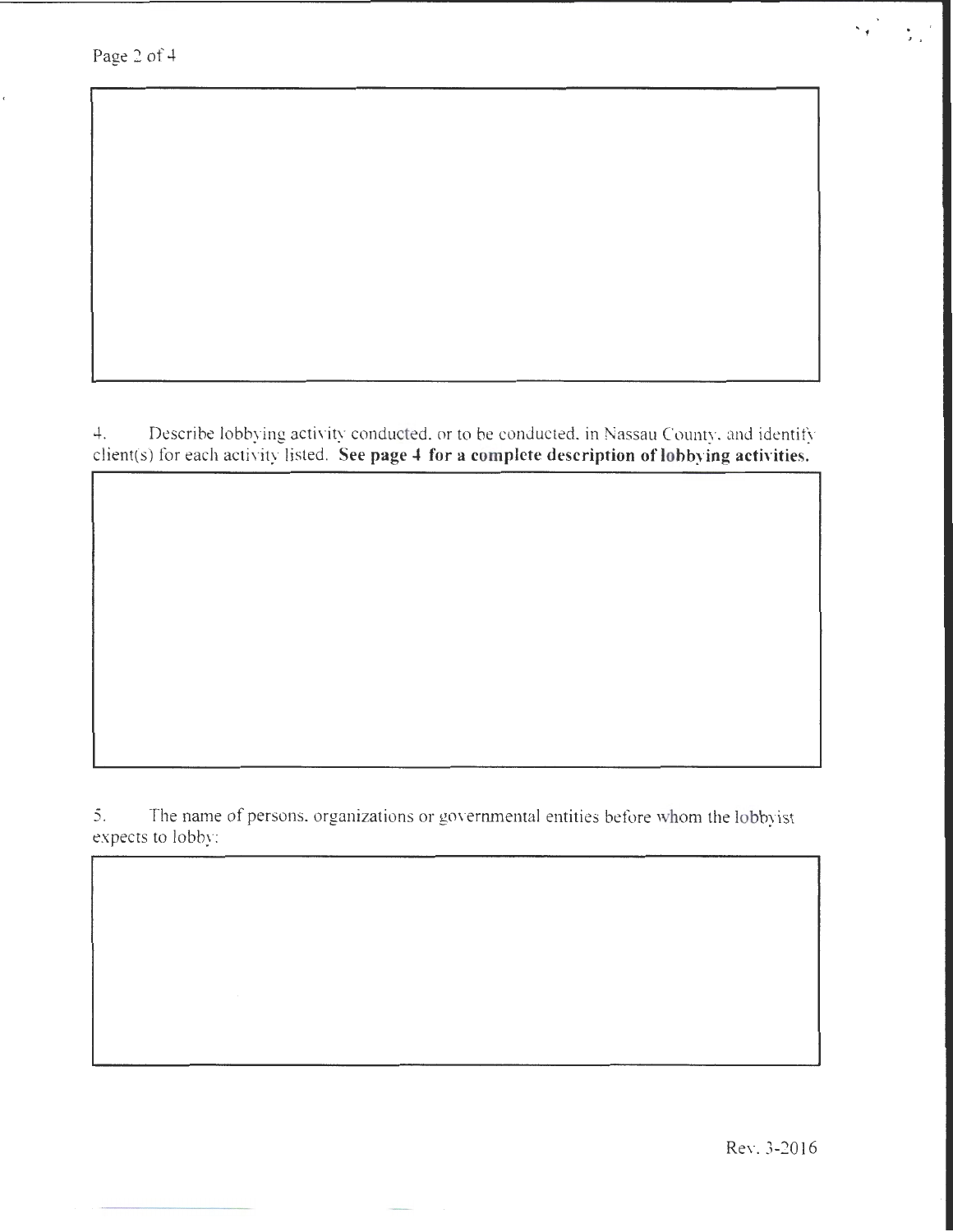6. If such lobbyist is retained or employed pursuant to a written agreement of retainer or employment, you must attach a copy of such document; and if agreement of retainer or employment is oral, attach a written statement of the substance thereof. If the written agreement of retainer or employment does not contain a signed authorization from the client by whom you have been authorized to lobby. separately attach such a written authorization from the client.

7. Within the previous year, has the lobbyist/lobbying organization or any of its corporate officers provided campaign contributions pursuant to the New York State Election Law to the campaign committees of any of the following Nassau County elected officials or to the campaign committees of any candidates for any of the following Nassau County elected offices: the County Executive, the County Clerk, the Comptroller, the District Attorney, or any County Legislator? If yes, to what campaign committee? If none, you must so state:

I understand that copies of this form will be sent to the Nassau County Department of Information Technology ("'IT') to be posted on the County's website.

I also understand that upon termination of retainer, employment or designation I must give written notice to the County Attorney within thirty (30) days of termination.

VERIFICATION: The undersigned affirms and so swears that he/she has read and understood the foregoing statements and they are, to his/her knowledge, true and accurate.

The undersigned further certifies and affirms that the contribution( $s$ ) to the campaign committees listed above were made freely and without duress. threat or any promise of a governmental benefit or in exchange for any benefit or remuneration.

Dated: Signed: Signed: Print Name: Perery VAllone

Title: **Parctimer**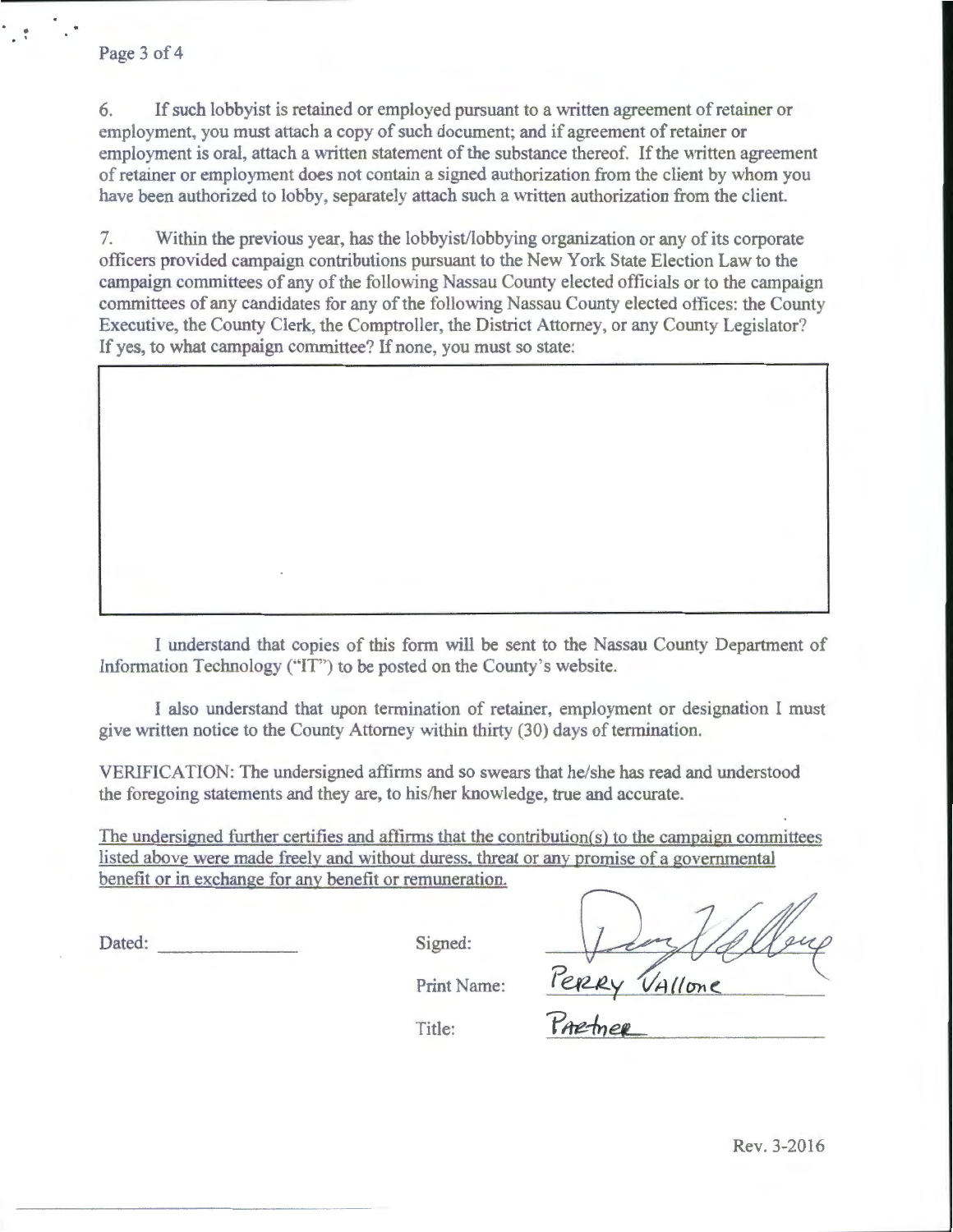#### Page 4 of 4

The term lobbying shall mean any attempt to influence: any determination made by the Nassau County Legislature, or any member thereof. with respect to the introduction, passage. defeat, or substance of any local legislation or resolution; any determination by the County Executive to support, oppose, approve or disapprove any local legislation or resolution, whether or not such legislation has been introduced in the County Legislature; any determination by an elected County official or an officer or employee of the County with respect to the procurement of goods, services or construction, including the preparation of contract specifications, including by not limited to the preparation of requests for proposals, or solicitation, award or administration of a contract or with respect to the solicitation. award or administration of a grant. loan, or agreement involving the disbursement of public monies; any determination made by the County Executive, County Legislature, or by the County of Nassau, its agencies, boards, commissions, department heads or committees, including but not limited to the Open Space and Parks Advisory Committee. the Planning Commission, with respect to the zoning, use, development or improvement of real property subject to County regulation, or any agencies, boards, commissions, department heads or committees with respect to requests for proposals, bidding, procurement or contracting for services for the County; any determination made by an elected county official or an officer or employee of the county with respect to the terms of the acquisition or disposition by the county of any interest in real property, with respect to a license or permit for the use of real property of or by the county. or with respect to a franchise, concession or revocable consent; the proposal. adoption, amendment or rejection by an agency of any rule having the force and eftect of law; the decision to hold, timing or outcome of any rate making proceeding before an agency; the agenda or any determination of a board or commission; any determination regarding the calendaring or scope of any legislature oversight hearing; the issuance. repeal, modification or substance of a County Executive Order; or any determination made by an elected county official or an officer or employee of the county to support or oppose any state or federal legislation, rule or regulation, including any determination made to support or oppose that is contingent on any amendment of such legislation, rule or regulation, whether or not such legislation has been formally introduced and whether or not such rule or regulation has been formally proposed.

**The term "lobbying" or "lobbying activities" does not include:** Persons engaged in drafting legislation, rules, regulations or rates; persons advising clients and rendering opinions on proposed legislation, rules. regulations or rates, where such professional services are not otherwise connected with legislative or executive action on such legislation or administrative action on such rules, regulations or rates; newspapers and other periodicals and radio and television stations and owners and employees thereof, provided that their activities in connection with proposed legislation, rules, regulations or rates are limited to the publication or broadcast of news items. editorials or other comment, or paid advertisements: persons who participate as witnesses, attorneys or other representatives in public rule-making or rate-making proceedings of a County agency, with respect to all participation by such persons which is part of the public record thereof and all preparation by such persons for such participation; persons who attempt to influence a County agency in an adjudicatory proceeding, as defined by  $\S$  102 of the New York State Administrative Procedure Act.

 $\frac{1}{2}$